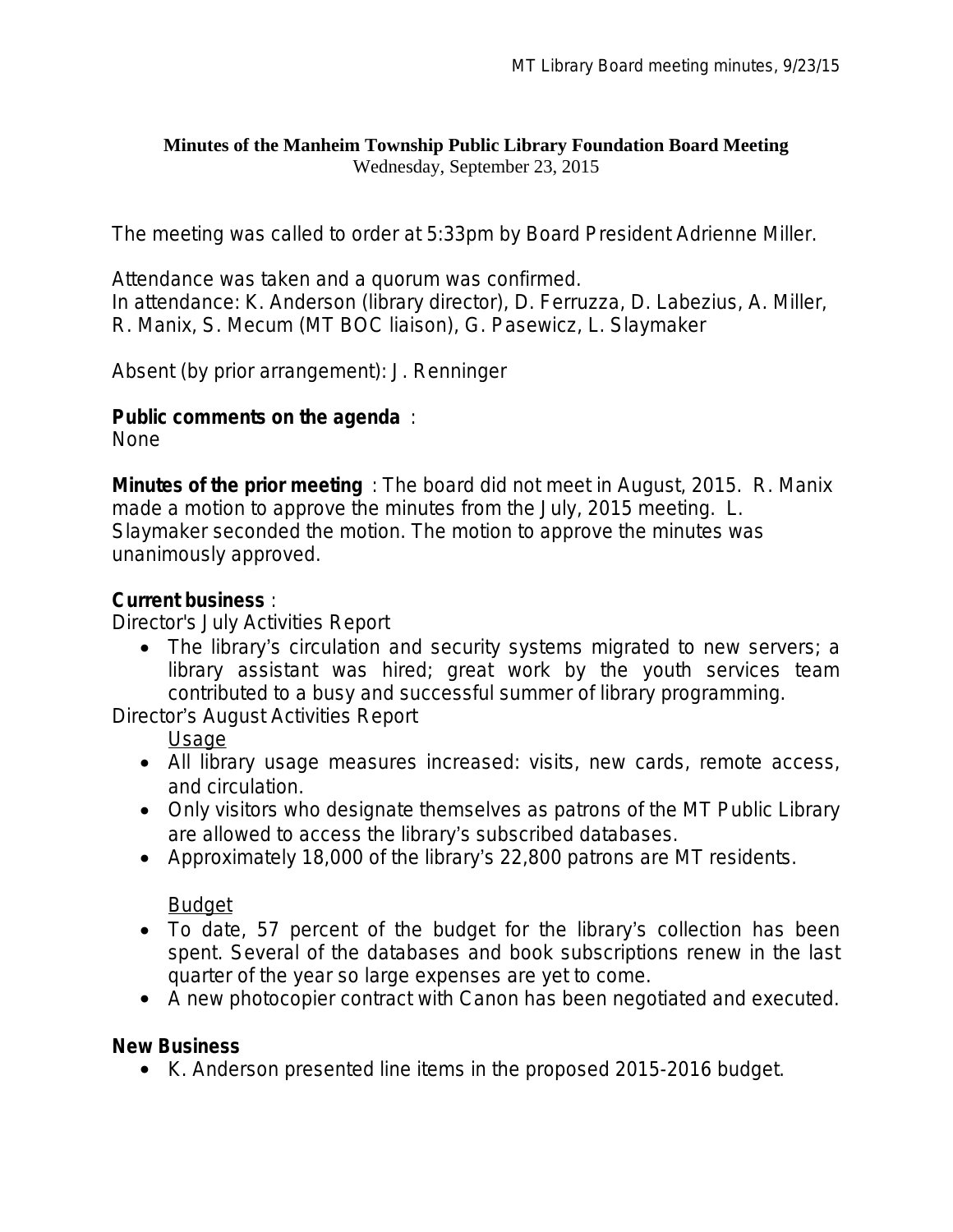- The board discussed the proposed operating budget for fiscal year 2015-2016, particularly focusing on staff salaries.
- The board discussed a performance review of Library Director K. Anderson and will continue discussion at the October meeting.
- K. Anderson proposed a board meeting schedule for 2016. D. Ferruzza made a motion to approve the schedule. A. Miller seconded the motion. The motion to approve the proposed 2016 meeting schedule was unanimously agreed to.

## **Old Business**

Fundraising social event

- Event is scheduled for October 16, 2015.
- RSVPs are arriving.
- K. Anderson is creating a presentation to loop on a screen during the event.

Annual Appeal letter

- K. Anderson is drafting the annual appeal letter and will email it to the board.
- The board discussed expanding the mailing list from 1,700 people in order to address a wider population of potential donors.
- $\bullet$  The mailing will be scheduled to occur shortly after the October 16<sup>th</sup> event.

# **Standing Committee Reports**

Facilities Committee

- New window shades will be installed in the conference room.
- The drive-up book return box will be ready for installation as early as next week. It may be fabricated for free.

Friends Group

- The 2015 Annual Book Sale cleared about \$23,000.
- The Friends Amazon Team book sales made about \$24,000 last year and so far this year the sale of 1,440 books has brought in over \$25,000.

Finance Committee

• No report

# **Miscellaneous**

 Mr. Tony Aldinger is the MT School District's new community outreach liaison. He is optimistic that the schools and library can together forge new relationships.